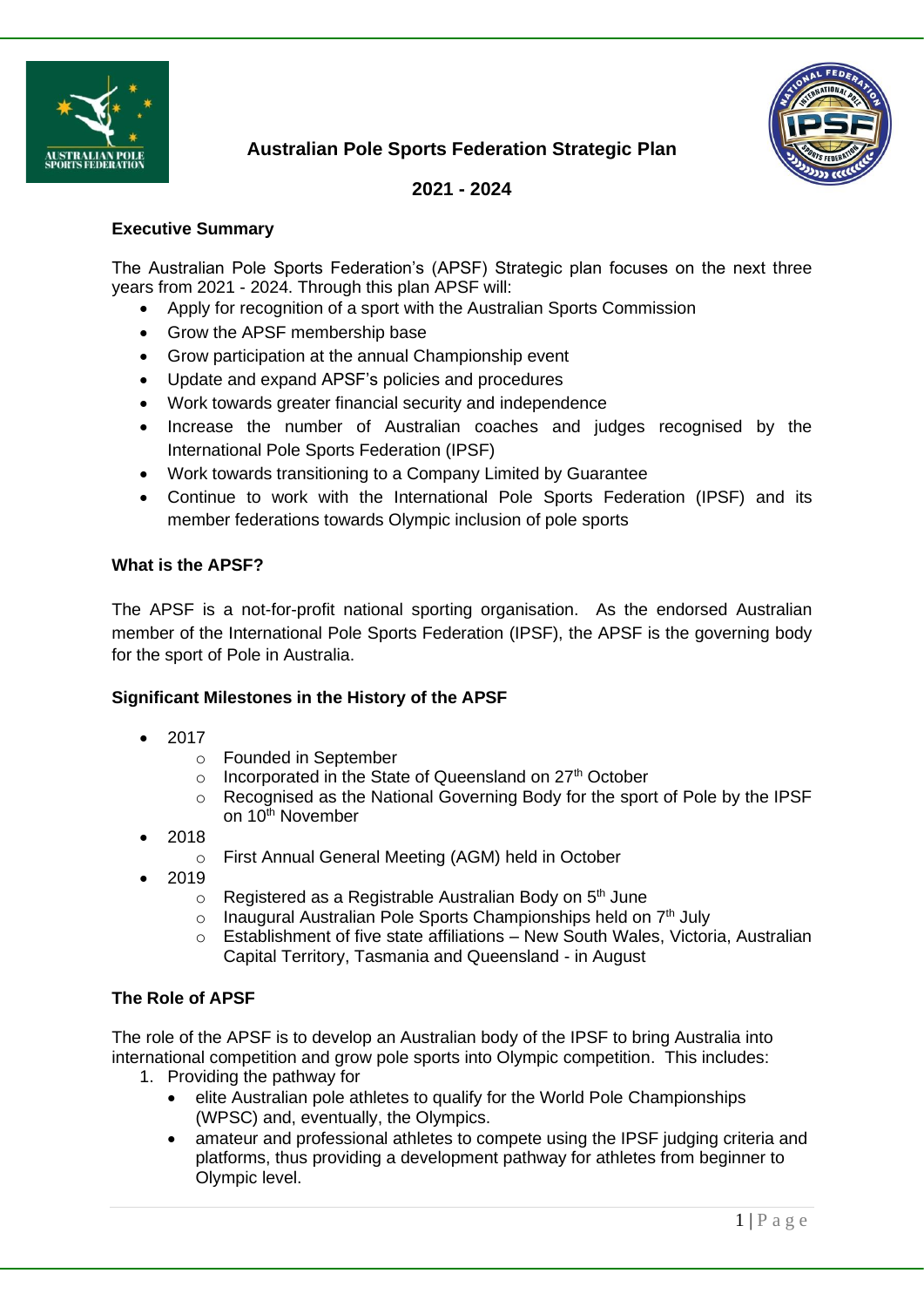- 2. Achieving recognition of pole as a sport by the Australian Olympic Committee and Australian Sports Commission.
- 3. Bringing together Australian pole athletes as a community, supporting one another in our passion for pole sports.
- 4. Promoting this fitness activity, which incorporates physical and artistic skills, throughout the age span, from kids to masters.

### **Our Values**

*Our Vision*: is to enable our athletes, coaches and judges and the wider pole sports community the best opportunity to achieve their highest potential in all aspects of pole sports.

*Our Values*: we believe that people should be able to experience pole sports in a safe, positive, inclusive, welcoming and enjoyable way.

Our values are aligned with those of the IPSF, which include:

### **1. Pole Sports Focus** ‐

To enable and inspire all coaches, judges, athletes and enthusiasts to enjoy pole sports, by providing opportunities for individuals to engage, develop and realise their potential within all aspects of the sport, regardless of their age, background, ability or disability.

#### **2. International Success** ‐

For our sport to be recognised nationally and internationally with representation at multi-sport events, the World Games, and eventually at the Olympic and Paralympic Games.

### **3. Delivering Partnerships** ‐

To develop strong internal and external partnerships, at all levels, in order to provide opportunities, structures and support for Pole Sports and the wider pole community.

#### **4. Raising the Profile of Pole Sports** ‐

To publicise and inform the public about the full range of Pole Sports activities, leading to increased recognition, sponsorship, funding, access and participants for our sport.

#### **5. Athlete Support -**

To develop an extensive pole sports structure and community to support athletes for careers as they transition out of competition. We want to build a sustainable longterm future for Pole Sports athletes.

# **6. Coach Support** ‐

To develop a cohesive, ethical, inclusive and valued coaching system where skilled coaches support pole athletes at all stages of their development

### **7. Anti-Doping** ‐

To maintain an Anti-Doping Programme in accordance with the World Anti-Doping Agency (WADA) Code, which is recognised as the gold standard in fairness, equality, and integrity across all sports and all countries.

#### **8. Govern & Regulate** ‐

To fairly and comprehensively govern and regulate Pole Sports, from a national perspective, in all regions.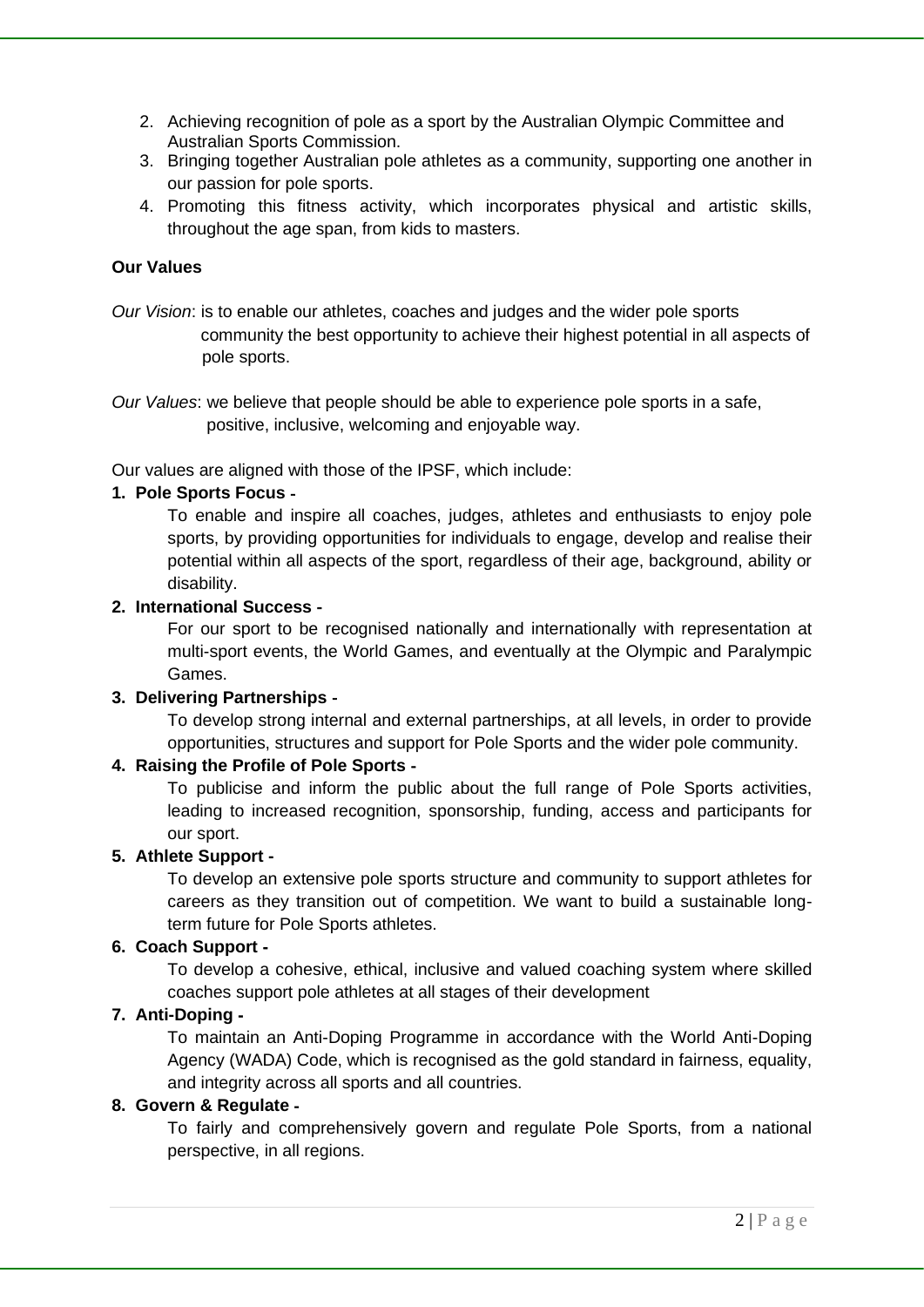## **Goals and Strategies**

### **Goal 1 Promote the ASPF as a Nationally Recognised Entity**

The APSF will apply to the Australian Sports Commission for sports recognition, aiming to meet the criteria to the best of its ability, and to comply with all requirements once recognised. Being recognised as a sport in Australia will greatly enhance the profile of the APSF and the APSF will use this recognition to grow pole sports, attract sponsorship to secure the APSF's financial future, promote and protect its athletes, grow the Australian IPSF-recognised coaching and judging base and provide clear developmental and competitive pathways for all levels of pole sports.

| <b>Key Actions</b>  | <b>Success Indicators</b> | <b>Timelines</b> |
|---------------------|---------------------------|------------------|
| 1. Apply to the ASC | Recognition               | June 2021        |

The APSF will continue to meet our obligations to the Office of Fair Trading in Queensland and the Australian Securities and Investments Commission. The APSF will comply with and strive to exceed all expectations, allowing flexibility of structure and systems, without compromising accountability, contestability and transparency. The APSF aims for robust governance and best-practice methods.

#### **Goal 2. Building a Vibrant and Inclusive Nationally Recognised Sport**

To grow the APSF membership base and participation at our annual national competition event, the APSF commits to working with members and affiliates to build a creative and innovate sporting organisation that allows its members to feel welcome and safe in competition and to participate without discrimination.

In this section of the plan, the APSF will:

- Promote the sport of Pole and encourage participation within the community
- Promote the health and wellbeing benefits of the sport through participation and social inclusion

| <b>Key Actions</b>                                                                                                | <b>Success Indicators</b>                                                              | <b>Timelines</b>                                                                                                                               |
|-------------------------------------------------------------------------------------------------------------------|----------------------------------------------------------------------------------------|------------------------------------------------------------------------------------------------------------------------------------------------|
| 2.1 Promote<br>the<br>sport of<br>Pole<br>and<br>encourage                                                        | Accreditation of<br>APSF<br>as<br>Governing Body of the Sport                          | Achieved November 2017                                                                                                                         |
| within<br>participation<br>the<br>community                                                                       | of Pole in Australia                                                                   |                                                                                                                                                |
| 2.2 Promote the health and<br>wellbeing benefits of<br>the<br>sport through participation<br>and social inclusion | Increased membership<br>and<br>participation in the<br>sport<br>locally and nationally | Annual national competitions<br>- inaugural competition July<br>Covid-induced<br>2019,<br>cancellation 2020, upcoming<br>competition June 2021 |
| 2.3 Strive to have pole sport<br>recognised as an Olympic<br>sport                                                | Work<br>with<br>collaboratively<br>IPSF to have Australia as a<br>recognised signatory | IPSF working on Olympic<br>inclusion timeline                                                                                                  |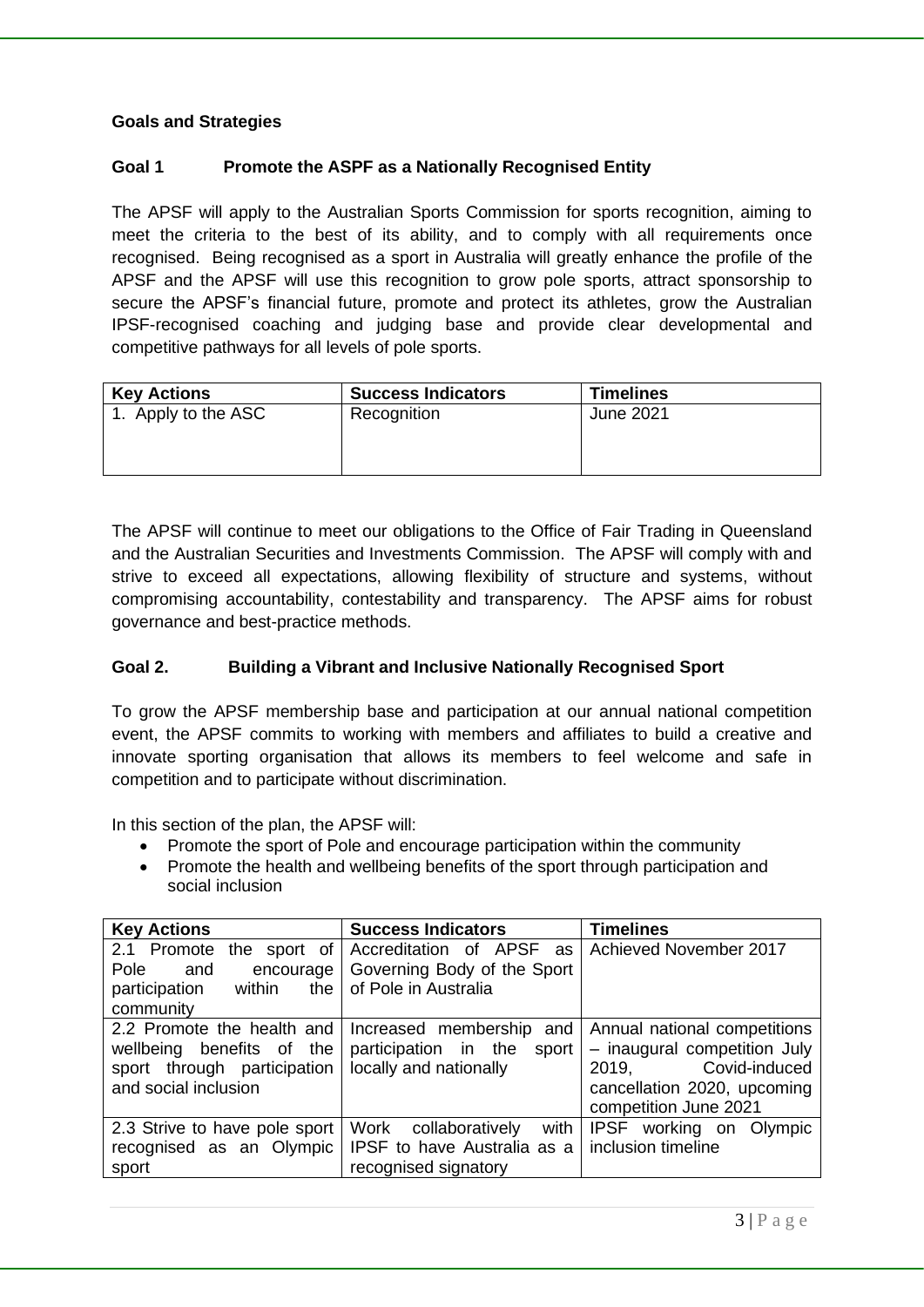## **Goal 3. Delivering Policies and Plans that Promote a Safe and Inclusive Sporting Organisation**

The ASPF commits to working with IPSF to develop and maintain a high standard of national and international sport and work collaboratively to have pole sport recognised as an Olympic sport. The APSF will strive to meet the target of national sporting recognition in 2021, to be included in the 40 countries required by the Global Association for International Sporting Federations (GAISF) to achieve step three of four for Olympic inclusion.

| <b>Key Actions</b>            | <b>Success Indicators</b>                           | <b>Timelines</b> |
|-------------------------------|-----------------------------------------------------|------------------|
| 3.1<br>Member  <br>Develop    | Policy<br>developed<br>and                          | <b>June 2021</b> |
| <b>Protection Policy</b>      | delivered to<br>Australian                          |                  |
|                               | <b>Sports Commission (ASC)</b>                      |                  |
| 3.2<br>Anti-Doping<br>Develop | Policy<br>developed<br>and                          | <b>June 2021</b> |
| Policy in accordance with     | delivered to ASC                                    |                  |
| <b>WADA</b>                   |                                                     |                  |
| 3.3 Develop and implement     | and<br>Policy<br>developed                          | <b>June 2021</b> |
| strategic plan to pole sport  | ASC<br>delivered to<br>and                          |                  |
| community via website etc.    | membership                                          |                  |
|                               | 3.4 Create Action Plan to   Plan developed and KPIs | December 2019    |
| implement<br>long<br>term     | met by due dates                                    |                  |
| strategies                    |                                                     |                  |

# **Goal 4. Striving for Organisational Excellence**

The APSF aims to improve the effectiveness and efficiency of our organisation as well as our accountability.

In this section of the plan, the APSF will:

- Ensure that we have regular appraisals of our performance to improve accountability and effectiveness
- Improve our level of knowledge of new innovations and best practice in all areas of pole sports
- Work more collaboratively with other sporting bodies
- Work with IPSF to develop better outcomes for the sport nationally.

| <b>Key Actions</b>                       | <b>Success Indicators</b>        | <b>Timelines</b>                      |
|------------------------------------------|----------------------------------|---------------------------------------|
| 4.1 Ensure<br>that<br>we have            | Annual audits of committee       | By Annual General Meeting             |
| regular appraisals<br>0f<br>our          | organisation<br>and              | (ABM) October each year               |
| performance<br>to<br>improve             | performance targets to meet      |                                       |
| accountability<br>and                    | expectations of membership       |                                       |
| effectiveness                            |                                  |                                       |
| 0f<br>4.2 Improve<br>level<br>our        | Continued<br>recorded<br>and     | AGM in October each year              |
| knowledge<br>οf<br>new                   | personal development of key      |                                       |
| innovations and best practice            | committee and volunteers.        |                                       |
| in all areas of pole sports              | Maintain a data register of      |                                       |
|                                          | skill base.                      |                                       |
| 4.3 Work collaboratively with            | of<br>Minuted<br>outcomes        | <b>IPSF</b><br>Monthly<br>Federations |
| other sporting bodies                    | collaborations and projects      | meetings                              |
| Work<br>with<br><b>IPSF</b><br>4.4<br>to | National growth of the sport     | Competitions<br>June/July             |
| develop better outcomes for              | competitions<br>regular<br>and   | (APSF) and October (IPSF)             |
| the sport nationally.                    | held<br>including<br>nationally, | each year                             |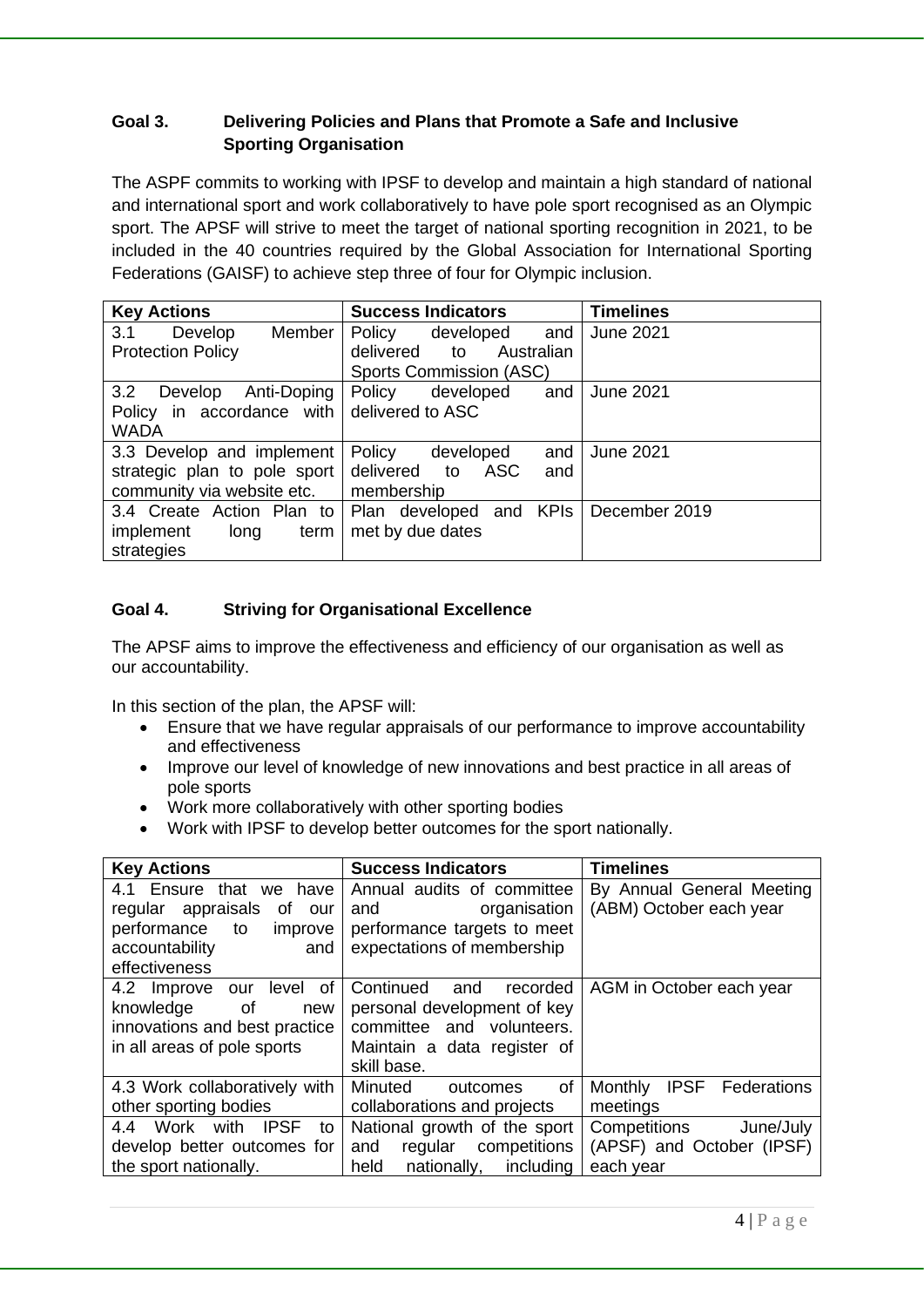|                                                                                                                                 | international competition                                                |                                                                                                                    |
|---------------------------------------------------------------------------------------------------------------------------------|--------------------------------------------------------------------------|--------------------------------------------------------------------------------------------------------------------|
| Work<br>4.5<br>to<br>effectiveness<br>accountability of events and<br>projects through exposure to<br>bodies<br>external<br>and | increase   Develop external peer review<br>and and evaluation processes. | Grant acquittal process post-<br>APSF competition, including<br>those awarded by Cairns<br><b>Regional Council</b> |
| memberships.                                                                                                                    |                                                                          |                                                                                                                    |



#### **Strategic Partnerships**

Partnerships in this context refer to working relationships between the pole community, international pole community and other sporting bodies. A partnership is a commitment to work collaboratively on a project, programme or issue which pursues a common purpose and where the risks and benefits are shared equally between the partners.

#### **Wellbeing Promotion**

Wellbeing encompasses abstract concepts such as quality of life, contentment, happiness or prosperity. Wellbeing is more than the absence of ill health and much more than the state of being well. It is about affirmative personal experiences. That is, the feeling that one could achieve something positive or of having a sense of purpose. APSF will endeavour to ensure that all members and affiliates enjoy a sense of purpose and wellbeing.